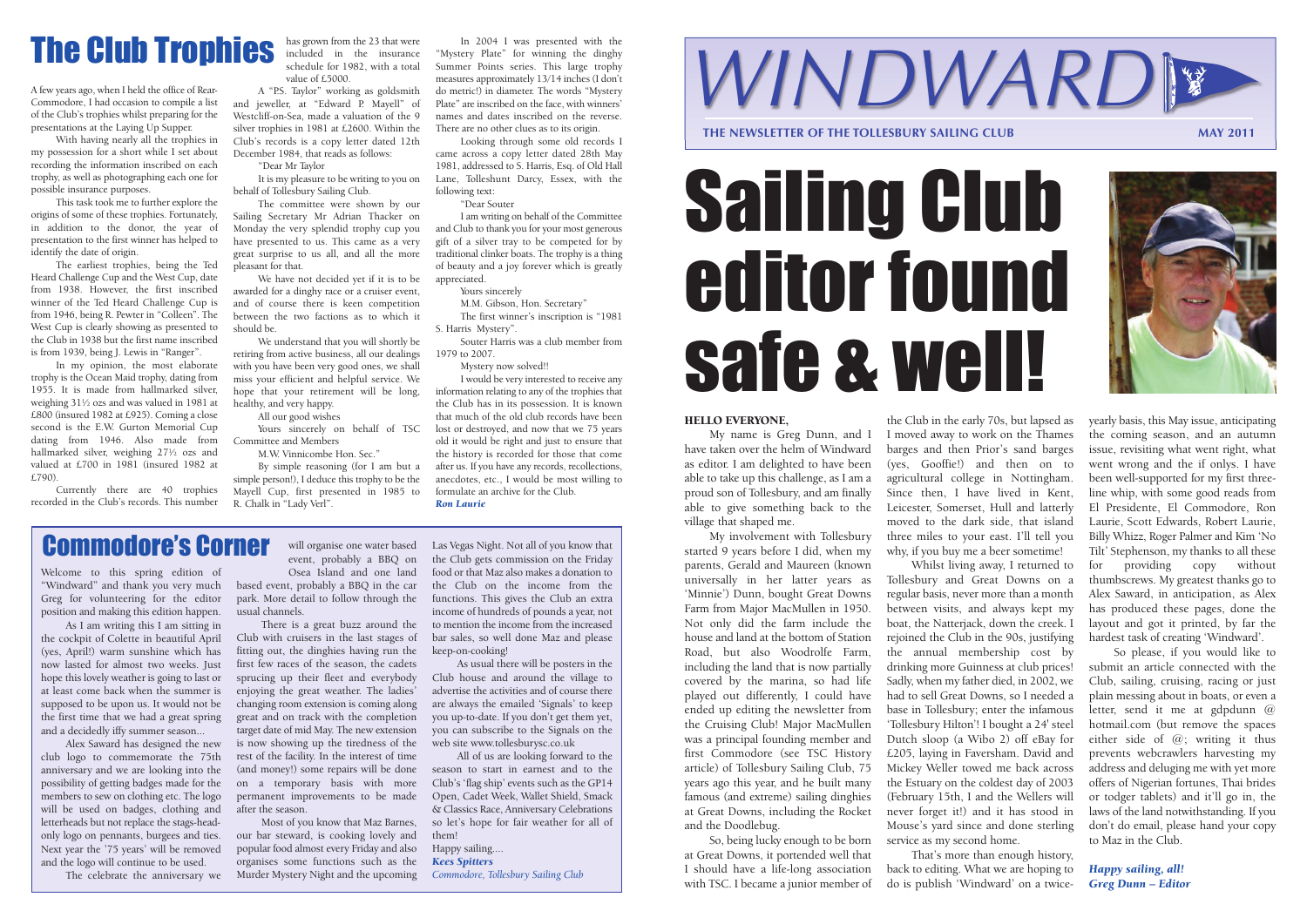Thank you to all those that helped on the day, the support of the cadet parents was greatly appreciated.

Many of the 22 competitors at Tollesbury found the conditions quite a challenge! With the wind gusting to 25 knots, the beats were certainly hard work. However, the long reach from the windward mark was superb for those crews with enough bulk to fly their spinnakers. Race Officer Derek Burchell had to set the beat across the strong tide and cleverly offset the windward mark to allow for this. The line bias seemed to favour the pin end, but nevertheless there was a lot of bunching at the committee boat and a few collisions did occur.

Richard Lord and Norman Brown from Seahorse SC gave their usual faultless display in all 3 races. Competition was much closer for the lesser places. James Ward and Richard Whitehill were impressive in 2nd place and as a result of them overtaking the Beharrells right at the end of the final race, Ben Kaplan and Roberto Serra claimed 3rd place on count back. Steve Corbet and Steve Browne finished 6th and won the Prize for Series 1 boats in spite of breaking their jib halyard in race 3.

The youngest helm was Annabel Jones-Laurie, crewed by her grandfather, who finished in 10th place, which was an excellent performance in these conditions. After about 3 hours on the water and having shortened the final race out to the main Blackwater estuary to a single lap, the fleet returned to the club for some food.



### The Presidential Address and I take this opportunity to assure some **Tollesbury Sailing Club – Origins**

Friday night has become 'Nosh Night'. Maz, our very able Steward, has brought this to a new level of excellence, with wonderful, reasonably priced meals,



It's good to know that the Good Ship 'Windward' is afloat once again. The new skipper, Greg Dunn, is to be commended, and thanked, for being responsible for the re-launch, and I wish him all the best as he steers a tricky course in the search for 'Copy', the life-blood of any publication.

I have known Greg for many years, as have many of you. He is a man of many talents and I am sure he will do his utmost to make this re-launch a success, which will be difficult without our help, so I urge you budding journalists to come up with the necessary stories, reports, 'calamitous incidents' while sailing or fitting out, views on anything 'sailing' or the strange people you have encountered during any of the above. Greg will be most grateful for anything useful and readable.

Good to report that the Club is functioning very well at present, thanks to all who give of their time to make it so. We have enjoyed some good social evenings and interesting talks during the winter

months (thanks Garry), the last event being the Fitting Out Supper, for which we thank Jill Atkins, our Chief Cook and Bottle Washer, for the night, plus all her willing (?) helpers and advisors!

served well in a very friendly atmosphere, and I take this opportunity to assure some cynics that the agreed percentage of what small profit she makes does go into the Club coffers. Dave tends the bar very well while Maz is otherwise engaged and the Friday night bar takings have increased profoundly.

The sailing season has started well with some agreeable weather, let's hope it continues. The rescue craft are all in good shape, ready to perform their ongoing

duties, including during the GP14 Open Meeting this year. For that event, efforts are being made to give the female crews better facilities than previously. More thanks to all those who crew and maintain our rescue craft all season, we could not function without you.

This has been a hurried few lines as Greg is anxious to get Alex Saward operational once more. Go for it, Alex! I wish you all good things for the season, and thereafter.

*Graham Elcock President – Tollesbury Sailing Club*

Letter addressed to M. Bell, Esq., Hon. Secretary, Tollesbury Sailing Club, dated 20th November 1974

The narrative read as follows;-

THE ORIGIN OF TOLLESBURY SAILING CLUB

had to suffice. However, I have received valued information from Walter Bibby, Reg Pewter and Sid Frost, and have been able to produce the enclosed narrative of the origin of the club, not to be confused with a "history" as I realise there are a number of omissions. From my records it would appear that the following were respectively Commodores o<sup>f</sup> the Club from its inception:-

The newly formed Club was unique inasmuch as the greater parts of its members were professional yachtsmen or fishermen. The annual subscription was agreed at 2s/6d per annum and the emblem of a "Stags Head" was adopted as the Club's badge, thus ensured the continuity of the crest previously used by the old-time Tollesbury Regatta of pre Great War days.

Permission was obtained for the erection of a "starter's hut" on the saltings near the Gridiron at Rickett's Hard, and was readily granted by the Tollesbury Yacht Berthing Company. Races became a regular weekend activity. From the start the Club was recognised by the old established Clubs of the Colne and Blackwater, also the

Y.R.A., now the R.Y.A. Mr. T.O.M. Sopwith (later Sir Thomas) donated a handsome silver trophy; local firms and members followed suit; and the

Club today possesses a valuable and handsome array of trophies for all races.

The Club prospered and under the able and strict guidance of its Commodore, and the valuable and meticulous care of the Secretary, Walter Bibby, became an institution to be reckoned with in sailing on local waters. It is stated that some of the fishermen members were so keen, that after spending a week or so on the "Cant" off Sheppey; they would return to Woodrolfe but before proceeding home would launch their craft for a trial spin.

In 1936 a meeting of interested parties was called at Mr. Jim Chaney's electrical shop at 8 High Street, Major McMullen was appointed President, Capt. Sam Heard (father of Frank Heard) was elected Commodore and Walter Bibby, owner of "Firefly" one of the first 18 footers, was nominated Secretary, but owing to his absence at college, Norman Brand acted in that capacity for the interim period. The list of founder members was most impressive, including among many others, the names of the Countess de la Chapelle, Edgar Heard (brother of Sam), also Capt. Ned Heard of "Endeavour" fame. are held periodically at the parish church usually supported by a chaplain from the Missions to Seamen. Over the years changes in the hierarchy of the Club inevitably took place, but tribute should be paid to those who played such a great part in the establishment of the Club, principally Major Kenrick McMullen, Sam and Edgar Heard, Walter Bibby, Syd Harrington, Charles Pewter, B.E. Wilkinson, Dr. G. James, Ned Heard, Derek Leavett, Dick Frost, Jack Farthing, Laurie Hardy-King, Capt. Nelson Rice, and many others too numerous to mention.

Alas by the end of autumn 1939 there was a curtailment of activities. Peter and Hubert Heard were recalled to the Royal Navy Reserve, as was also Frank Pettican. Frank lost his life with two other Tollesbury men in the armed merchant cruiser "Rawalpindi"; Hubert was lost in the "Jervis Bay" and Peter suffered a similar fate in a R.N. trawler. Hubert and Peter had been two of the keenest members of the Club.

By 1946 most of the surviving younger members of the Club had been demobilised and activities were restarted. An old paint shop and boatshed together with a portion of the Little Marsh were purchased and with the able and willing help of members was established as the headquarters of the Tollesbury Sailing Club. The Countess de la Chapelle, who for many years had resided and taken a great interest in the village, donated a magnificent Stag's Head mounted on a plaque and other items of club furniture.

Membership of the Club widened and embraced many in surrounding parishes in all walks of life. The new incumbent, Rev. Leigh B. McCarthy recently demobilised from the Forces, took up sailing in his leisure, and several yacht masters also plied their skills, notably Capt. William Drake Frost in "Agatha" and Capt. George Brand. Under the auspices of the Club the ancient ceremony of "Gooseberry Pie" festivities on St. Peter's Day, linked with the annual fair, and

visits by Brightlingsea and West Mersea sailing club members were revived, and the first Fishermen's Service was held at Rickett's Hard, later to be held in the Parish Church. With the decline of fishing in this locality these services were discontinued, but seafarer's services

Today sees the Club on the threshold of a new era, instead of handicap classes with the exception of the "cruiser class", there are the three recognised classes of "Flying Dutchman", "Fireball" and "Enterprise", also efforts to construct a new Headquarters more in keeping with similar sailing clubs. In these projects the Club is ably directed by Capt. Lance Hill, Commodore, and an enthusiastic and capable band of helpers on the various committees.

It is regrettable that over the years old records of the Club have been lost, and the writer of the foregoing narrative apologises for any omissions.

*Douglas J. Gurton November 1974*

#### Tollesbury Open – 11th September 2010

#### "Dear Michae<sup>l</sup>

Sometime ago I was asked to set down the history of the Tollesbury Sailing Club, but as you know the old records of the Club have been lost over the years, and memories have

> Samuel Hear<sup>d</sup> Edgar Heard Charles Pewter Sydney Harrington Walter Bibby John K. Locke Capt. Lance Hill

The Commodores served for a number of years, but there may be omissions in the above.

Signed (Douglas J. Gurton)"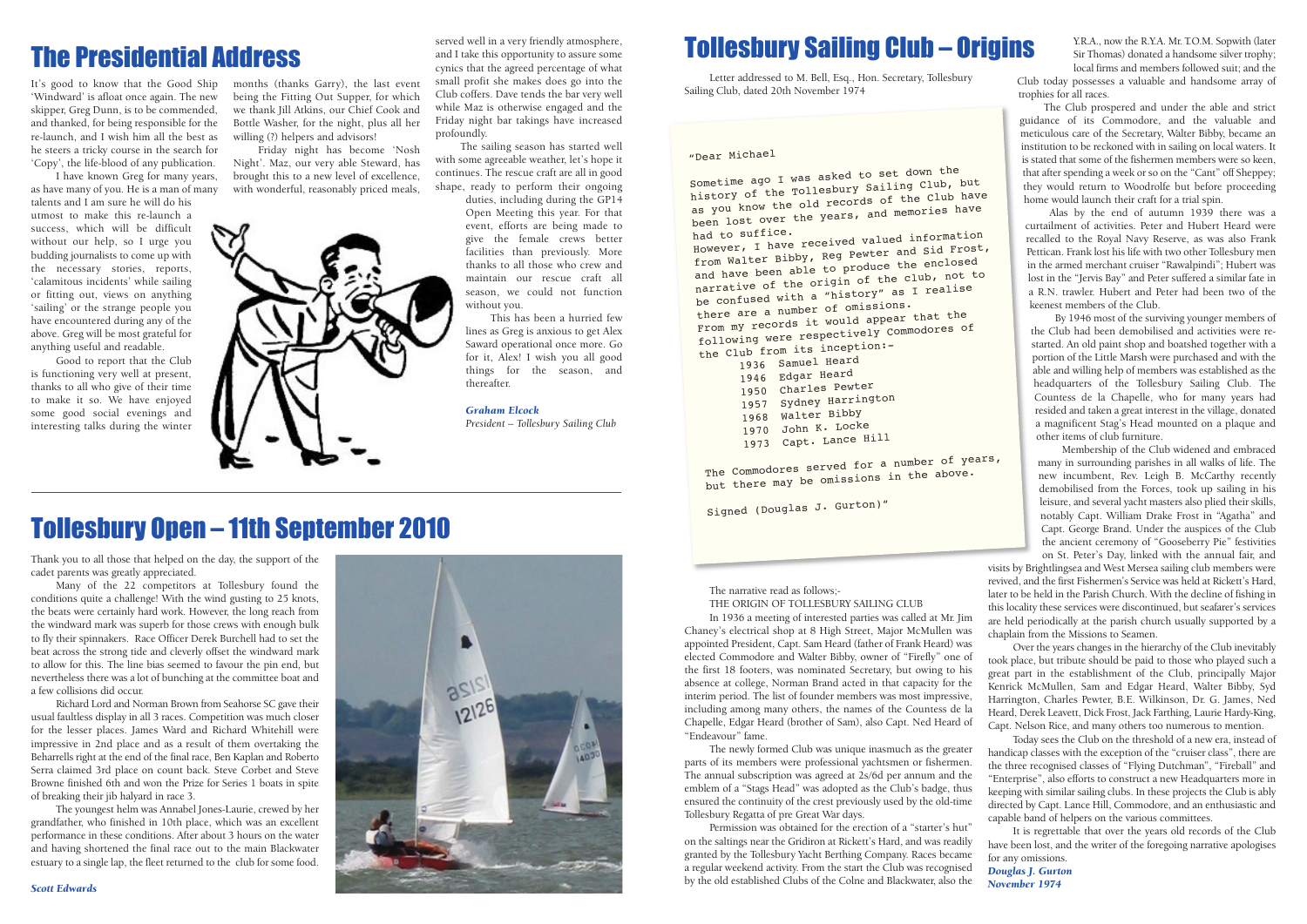## strangely into the sick bucket of the were in, enveloped us. I crashed to comatose crew in the quarter berth. "I will energency astern and held off, not knowing sort that out later" I said, making a mental

I had looked at a few, one had been sunk, another had had so much stuff added and taken away that there was not a lot of original boat left. One gentleman purchased from new and now considered himself too old to sail, so was buying a motor boat. It was this boat that I eventually agreed to look after for posterity, and parted with vast sums of cash for the privilege. Noss Mayo (down Plymouth way) was the location of this fine example of a Fairways Fisher 25, ketch-rigged with small sails and a heavy, robust hull and a shed sorry, wheelhouse.

I borrowed the work's Volvo estate and loaded gear. Extra anchors, rope, spare sails, fire extinguishers, starting batteries, water and food, to name but some. Along with the gear, two crew were loaded along, with a driver to bring the car back. So, one dark February night, after work, the four of us set off for the ferry pontoon under the Yealm hotel. Typically, the M25 and roads west were busy and the winterish weather was wet and cold.

The long drive left me tired before I'd even organised the crew to unload the gear. The idea was to leave two to unload, and me and James to inflate the dinghy and find Tutak and bring her back to the ferry landing for loading. I had only been twice before, both in daylight. Now it was black, very black, in between the sides of the ravine but we found the rotund form of the Fisher eventually. It was one of the last moorings before the bar and sea and, with James as look out on the bow, I fired up the engine to return for the Hotel landing. Most of the moorings had been vacated for the winter and little was there to show us the way, except for a port hand mark which sadly appeared to starboard, which James spotted as we felt the bottom of the sand bar off Warren point. We were going to be there for a while until the tide returned to lift us off, so we put the anchor out and returned cap in hand to the others.

I left word for the crew to wake me at six in the morning. I woke to one of the crew retching into my favourite bucket, not a pleasant first sight of the day. Greeting the crew I said "first one, eh?" "No" was the reply, as the other crew rushed out of the wheelhouse to prostrate his body over the lee rail. Puke, an empty stomach and still pretty tired, despite a few hours sleep, I woke up not feeling too well myself. By mid morning, one crew was dehydrated and very ill and confined to quarters, the other was getting on that way, leaving me to steer clutching my (now cleaned) favourite bucket. I began to wonder if this was the boat for me with its rather rolly hull form. I had taken off my nice watch and put it to one side so it didn't scratch me as I wiped my forehead dry from beads of sweat. We were well offshore, in the middle of Lyme Bay with a gale up the chuff. Tutak was misbehaving like trawlers do, heave up to port, whip roll to starboard and drop like a stone leaving your stomach in the last century it you're lucky. The long three metre swell made me feel very ill but I had no choice but to carry on as I was on my own. One particular wave caught me upchucking whilst trying to broach me. Out of the corner of my eye I noticed my (lovely) watch bounce off the ledge and fall below.

In order to facilitate the transfer of the mountain of gear on the landing to the boat, we conscripted one of the tenders that were tied up. With three in the small inflatable and James on the heap of gear in the tender, we set off again for Tutak. Poor loading made the towed boat veer alarmingly but the water was calm and we lost no gear or crew. Tutak was already starting to swing to her anchor as we swarmed over the sides like a "cutting out" party. All of a sudden, there was a pop, closely followed by a loud hiss. Barry, in the inflatable, started flinging gear into the cockpit like a man possessed. Alan was

strangely into the sick bucket of the comatose crew in the quarter berth. "I will sort that out later" I said, making a mental note to sift the carrots for the sunken watch (that does sound like an 'off watch'! – ed)

salvaging as much gear as possible before the craft foundered. The only person doing nothing during the panic was James who stood motionless in the rigging of the mizzen mast. With the boats empty and still afloat it soon dawned that the hiss was not the compromised tubes of the inflatable but the life-jacketed James. He was pinned quite firmly with his body and inflated jacket on opposite sides of the wire, the firing lanyard having caught on something, leaving him pinned in the mizzen lowers.

Keen to take what was left of the east going tide, we were now rather late, James took Barry and the borrowed tender back to the landing whilst Alan and I made ready, well, sort of. When James returned, we lifted the outboard aboard and double lined the tow, and weighed anchor. From between the steep sides of the river Yealm, the bar opened out somewhat and gave light from the stars for the bar. Avoiding the rocks and shallows, Tutak felt her way into the deep water and took the east going tide towards her new home. Once enough offing had been made to avoid the dangers off Prawle Point the course was set eastwards and I turned in, slaughtered after the hassle of grounding the boat in the first few minutes and the drive down.

I was on course for the Bill of Portland, laying well offshore to avoid the overfalls. I was in no state to work out tides or strategies for rounding close inshore to avoid the race. I went round the bank and headed back northwest for Weymouth taking hours longer than I should. Amazingly, upon reaching the breakwaters of the harbour the crew suddenly, as though redeemed, made a recovery. By the time the town quay was reached both of them were running about with fenders and warps as though nothing had happened. After I had placated the harbour master with wads of cash, I enquired after the sick bucket with my watch in it. "Oh, I emptied that when we entered the harbour," a sad loss. In reality, one of the crew was sent home on the train, he was really too weakened by the experience, despite having recently returned from Iceland on an Open 60 racing yacht. The other one was considered to have some use, being younger and plumper.

After some food and a short rest, Weymouth receded into the distance and the outside of the Isle of Wight was layed, Dungeness passed along with the North Foreland. It was dark by the time Tutak reached the Outer Fisherman's in the Thames Estuary. The wind had gone round to the Northeast and was puffing a bit. I couldn't get a bearing on the buoy, one minute it was ahead and the next it was almost behind. Totally confused I decided to call it a day and run back to Ramsgate. The shallow water of the estuary was kicking up some nasty little seas. Out of the corner of my eye, I could see the 6kg dry powder fire extinguisher break loose from its bracket and roll about the saloon floor. I was making a 180 degree turn in awkward waters and could do nothing to sort it out. In a flash there was a crack and a fizz followed by mist. Realising what had happened, I rushed below to capture the recalcitrant extinguisher. Once caught, I rushed up the companionway and tried to open the wheelhouse door. For some reason, this was jammed, the white powder continued to gush forth. James, asleep in the quarter berth, thinking the boat was afire, exited with remarkable dexterity for a plump bloke. I breached the wheelhouse door and deep-sixed the cylinder, despite the monetary cost.

Just before dawn, exhausted and very hungry, Ramsgate Port Control was contacted. "Enter" they said, so I entered until a darkness, blacker than the night we

emergency astern and held off, not knowing what was going on. The shore lights has disrupted any sense I may have had left, I had nearly hit the outer mole. Not wishing to try again in my hallucinogenic state, I called up and said I would hold off for daybreak. Dawn saw us into the harbour for a welcome slumber before we set off in a fit state on the next tide for the estuary crossing and a home berth.

*Extract from "Bill and Doug's most excellent adventures" Bothy Press. ©Bill Brannan 2010.*

#### Why a tri?

Why a tri? – 'cos my tea will sit level when I tack!

That's probably the only logical explanation I can give when people ask me about the boat at the Club bar. As a few people know (actually, anyone who is stupid enough to ask), I bought a wreck of a multihull in August 2009 and at the time, I had a lot of helpful advice:-

"a match and a gallon of petrol" "what's she called -----Sponge BoB?" "wouldn't the Pilot Jack be easier?" Well as time has gone on, attitudes have changed from "Can I help you burn it?" to "If you need a hand, just call" to now "I would love to come for a sail!"

I suppose looking back at the pictures, I can now see what other people could see, but being pig-headed and skint, I bought a mast, boom, a shape and a lot of compost. She was floating in the creek more by habit than anything solid.

Well, she is not as classic like Charlotte Ellen, but she does have a pedigree of sorts; she is a Hartly design Lively 28 plywood trimaran and was the first multihull design to circumnavigate Australia. Monksfoot (that's the name carved into the tiller) was built in the docks at Tilbury in 1970 and finished in 1971. She was then sold in 1972 to someone I know from Bradwell. She did the Round the Isle of Wight in 1974 then sold in about 1982 and had a succession of owners, who managed to bolt on more metal than can be seen at a gothic wedding.

She turned up in the creek 6 years ago and sat there waiting for

the owners to rebuild her as they wanted to. Like a lot of things, this never came about until I managed to contact the owners and bought her for the scrap value of the metalwork. Well, 20 months later and having replaced approx 75% of the plywood, I have hopefully given this old lady a new lease of life.

OK, let's get things straight, she is an old design, which means she is a deep v design. This means her wetted area is quite high so in light weather she will suffer. She doesn't have dagger boards, so again lot of wetted area, so NO she won't be that fast, just comfortable cruising UPRIGHT! See-- ---- tea cup remains in place when I tack and the stove does not need gimbals!

Now I can hear you all thinking- "ahhh, but she won't point. Multihulls don't go to windward. They capsize. Dangerous things" – well, you will have to



wait until the next newsletter to read about her sailing performance as she is now in the water, but time and the small fact I don't have proper sails for her (minor point, I know) has conspired against me so far.

Some people are suggesting that I have a trimaran, as really it's a mono hull with training wheels bolted on. Well, when I get good at this sailing lark (Is this likely? – Ed), I will take them off!!

Last thought, if the UK had been colonized by the Polynesians, we would all be sailing multihulls. So just imagine, stood at the bar of the yacht club with a jug of mead and one chap says" Hey guys, I have had a brilliant idea, let's take off the outriggers, and to keep the boat upright, we will add a huge lump of metal so we lean over and go SLOWER "hmmmmm wonder if that would catch on? *Kim Stephenson*